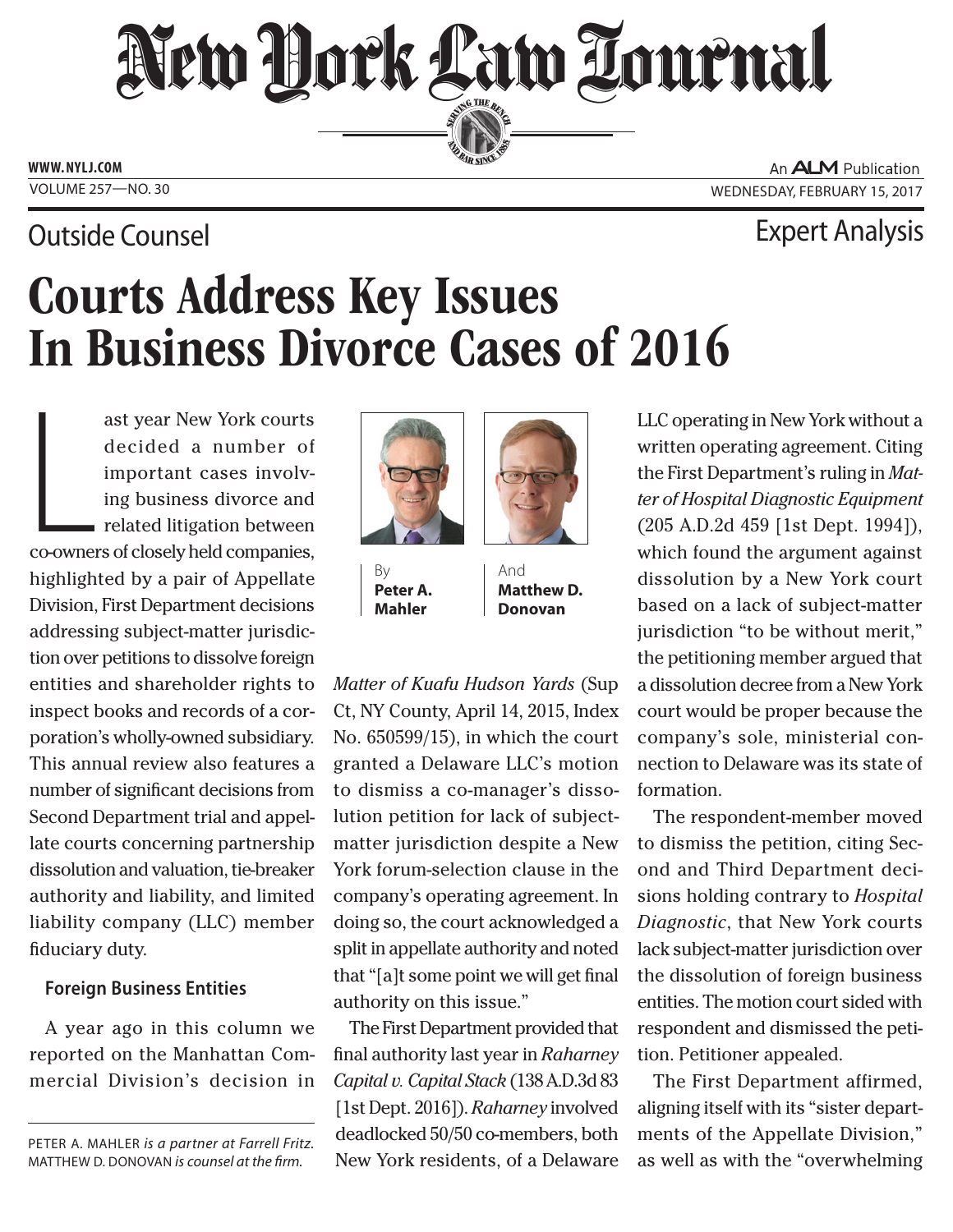majority of courts outside New York," and expressly overruled *Hospital Diagnostic*. The court adopted what has become a "near universal" rationale—namely, that "[b]ecause a business entity is a creature of state law, the state under whose law the entity was created should be the place that determines whether its existence should be terminated." The court was careful to limit its jurisdictional holding to the dissolution context, however, "recogniz[ing] that New York state courts play a critical role in resolving disputes involving business entities" and reiterating "the authority of our courts to adjudicate the myriad disputes involving foreign entities doing business in this state."

### **Inspection of Records**

In *Retirement Plan for General Employees v. McGraw-Hill* (120 A.D.3d 1052 [1st Dept. 2014]), the First Department held that a shareholder's investigation into a company's board activities, whether or not any misconduct ultimately is uncovered, is considered proper for purposes of a non-controlling, minority shareholder's right to inspect corporate books and records. Last year in *Matter of Pokoik v. 575 Realties*, (143 A.D.3d 487 [1st Dept. 2016]), the First Department further expanded the scope of its ruling in *McGraw-Hill* by holding that the right to inspect extends to wholly-owned subsidiaries of the company in which the petitioning shareholder has an interest.

*Matter of Pokoik* involved a minority shareholder in a family-owned real-estate holding company who petitioned to inspect the records of both the holding company and its wholly-owned subsidiary, a property-management company that was controlled by the same majority who controlled the hold-

In 'Raharney,' the First Department adopted what has become a "near universal" rationale namely, that "because a business entity is a creature of state law, the state under whose law the entity was created should be the place that determines whether its existence should be terminated."

ing company. Petitioner brought the proceeding in order to "investigate possible fiduciary mismanagement and wasteful dissipation of corporate assets through the payment of excessive salaries and compensation."

The motion court granted the petition to the extent of requiring the parent company to produce records in response to petitioner's demands but denied relief with respect to the subsidiary due to his lack of shareholder status in that company. After the parent claimed that it did not have any responsive records, petitioner renewed his application to obtain access to the subsidiary's records. The motion court again denied the request, and petitioner appealed.

Citing its *McGraw-Hill* decision, the First Department held that petitioner's concern regarding mismanagement and waste was a facially proper purpose for inspection "even if the inspection ultimately establishes that the board had engaged in no wrongdoing." The court then went a step further by applying the right to the subsidiary, holding that a strict limitation of the right on the basis of ownership in this familyowned, closely-held business context "would allow respondents to shield their alleged misdeeds from scrutiny, as the books and records of [the subsidiary] would never be discoverable by anyone other than [the parent's] board of directors."

### **Valuation of Interests**

Disputes concerning the valuation of minority interests in closely-held companies, particularly with respect to marketability discounts in the context of "fair value" appraisal proceedings under the Business Corporation Law, have become hot-button issues for New York courts in recent years. The Second Department last year in *Congel v. Malfitano* (141 A.D.3d 64 [2d Dept. 2016]) highlighted an important distinction within the controversy over discounts when analyzed in the partnership context.

The genesis of the *Congel* case traces back to 2006 when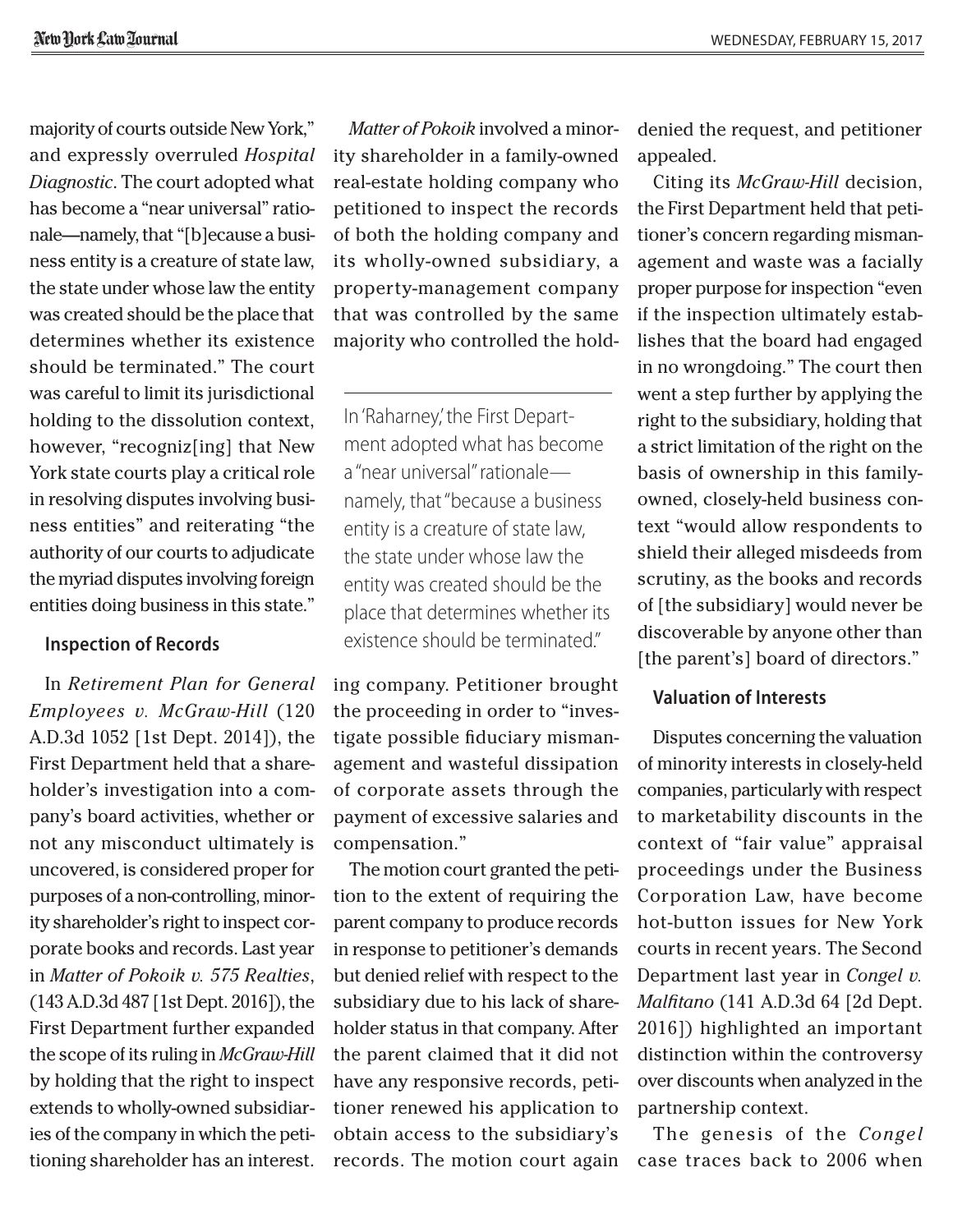the defendant-minority partner attempted unilaterally to dissolve a commercial real estate partnership by written notice under §62 of the Partnership Law. His co-partners then sued him for damages resulting from what they claimed to be a wrongful dissolution based on a provision in their partnership agreement subjecting voluntary dissolution to majority vote. The plaintiff-majority partners eventually prevailed, and the parties were ordered to a bench trial on "the value of [defendant's] interest in the partnership, less any damages caused to his copartners by the dissolution" as provided for under section 69 of the Partnership Law.

The stipulated topline value of defendant's interest was \$4.85 million, from which the trial court deducted approximately \$4 million in damages and discounts, including a 35 percent marketability discount. Plaintiffs argued for a further 66 percent discount for lack of control (a/k/a minority discount) based on expert testimony, which defendant's expert altogether failed to address because he "was advised, under the relevant statutes, that a minority discount was not applicable."

The trial court agreed with defendant's expert, citing *Friedman v. Beway Realty* (87 N.Y.2d 161 [1995]) and *Matter of Murphy v. U.S. Dredging* (74 A.D.3d 815 [2d Dept. 2010]), which together stand for the proposition that minority discounts are improper in fair-value proceedings under BCL §§623 and 1118 because they unfairly deprive minority owners of their proportionate interest in the value of the company and subject stockholders within the same class of shares to unequal treatment. Plaintiffs appealed.

The Second Department sided with plaintiffs, concluding that "a [minority] discount may be applied, and that it should have been applied under the facts of this case." In doing so, the court distinguished *Beway* and *Murphy* as minority shareholder appraisal proceedings under BCL §§623 and 1118 governed by the "fair value" standard prohibiting the application of minority discounts. *Congel*, on the other hand, concerned the "value" of a partnership interest under Partnership Law §69, which courts have interpreted to be governed by the "fair market value" standard allowing for minority discounts. Because the defendant's expert neglected to provide any minority-discount analysis or computation, the court adopted the testimony of plaintiffs' expert and further discounted defendant's interest by an additional 66 percent.

*Congel* isn't over. In January 2017, the Court of Appeals granted defendant's motion for leave to appeal. The high court's anticipated decision later this year could have a major impact on partnership law

governing non-judicial dissolution and valuation of partnership interests.

#### **Tie-Breaker Provisions**

The Commercial Division in Nassau and Queens counties last year addressed alternative forms of tiebreaker provisions in shareholder and operating agreements in the context of deadlocked owners feuding over the management of their respective companies.

*Matter of Hudson* (*Pure Lime USA*) (Sup Ct, Nassau County, June 16, 2016, Index No. 600127/16) involved 50/50 shareholders of a New York company that marketed and sold fitness wear in the United States, one of which was a Danish corporation that designed and manufactured the clothing for sale to the New York company. The four-member board was made up of the two petitioners, who operated the company stateside, and two designees of the Danish corporate shareholder, one of whom was designated "chairman" under the shareholder agreement which also contained a tie-breaker provision that, "[i]n case of a tie vote, the chairman shall cast the deciding vote."

The petitioning shareholders ultimately sought dissolution of the company based on allegations of deadlock under BCL §1104, although the substance of the petition centered around more specific allegations of oppression—namely, that